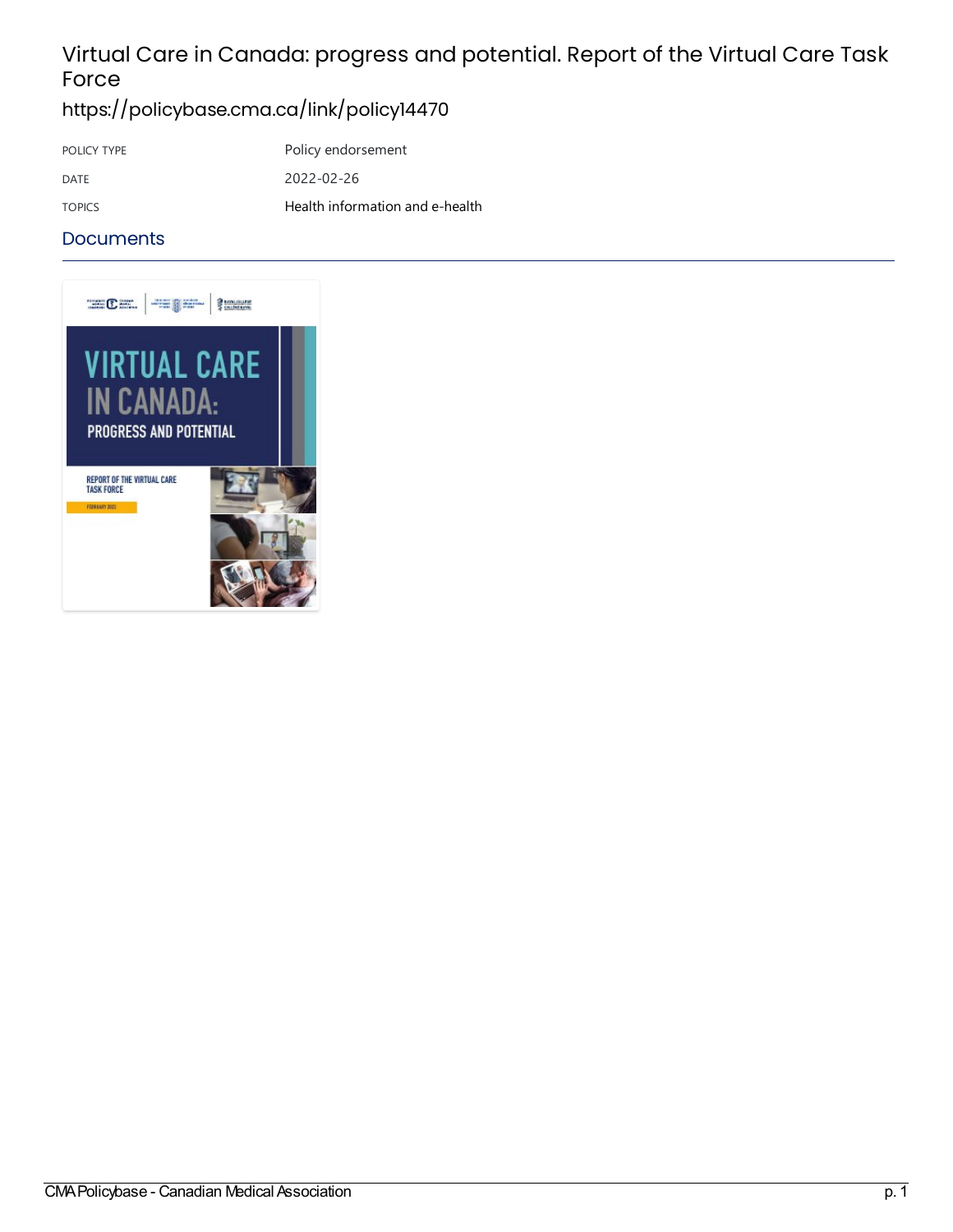## Digital Health Care and Competition - a perspective from The Canadian Medical Association

## <https://policybase.cma.ca/link/policy14444>

| POLICY TYPE   | Parliamentary submission        |
|---------------|---------------------------------|
| DATE          | 2021-06-25                      |
| <b>TOPICS</b> | Health information and e-health |

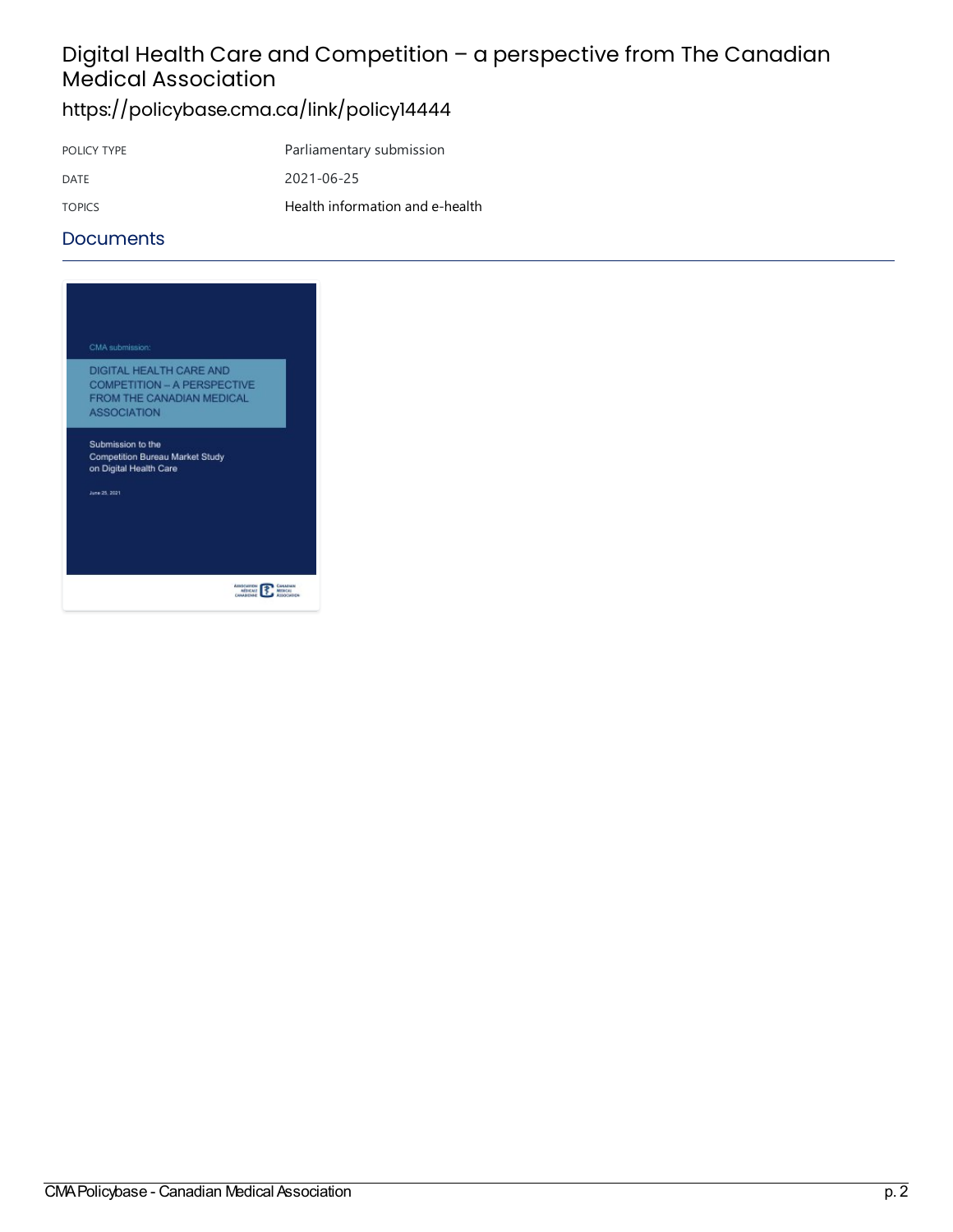## Enhancingequitableaccess tovirtualcarein Canada:Principle-based recommendations forequity <https://policybase.cma.ca/link/policy14447>

| POLICY TYPE   | Policy endorsement                                                                 |
|---------------|------------------------------------------------------------------------------------|
| DATE          | $2021 - 04 - 30$                                                                   |
| <b>TOPICS</b> | Population health, health equity, public health<br>Health information and e-health |

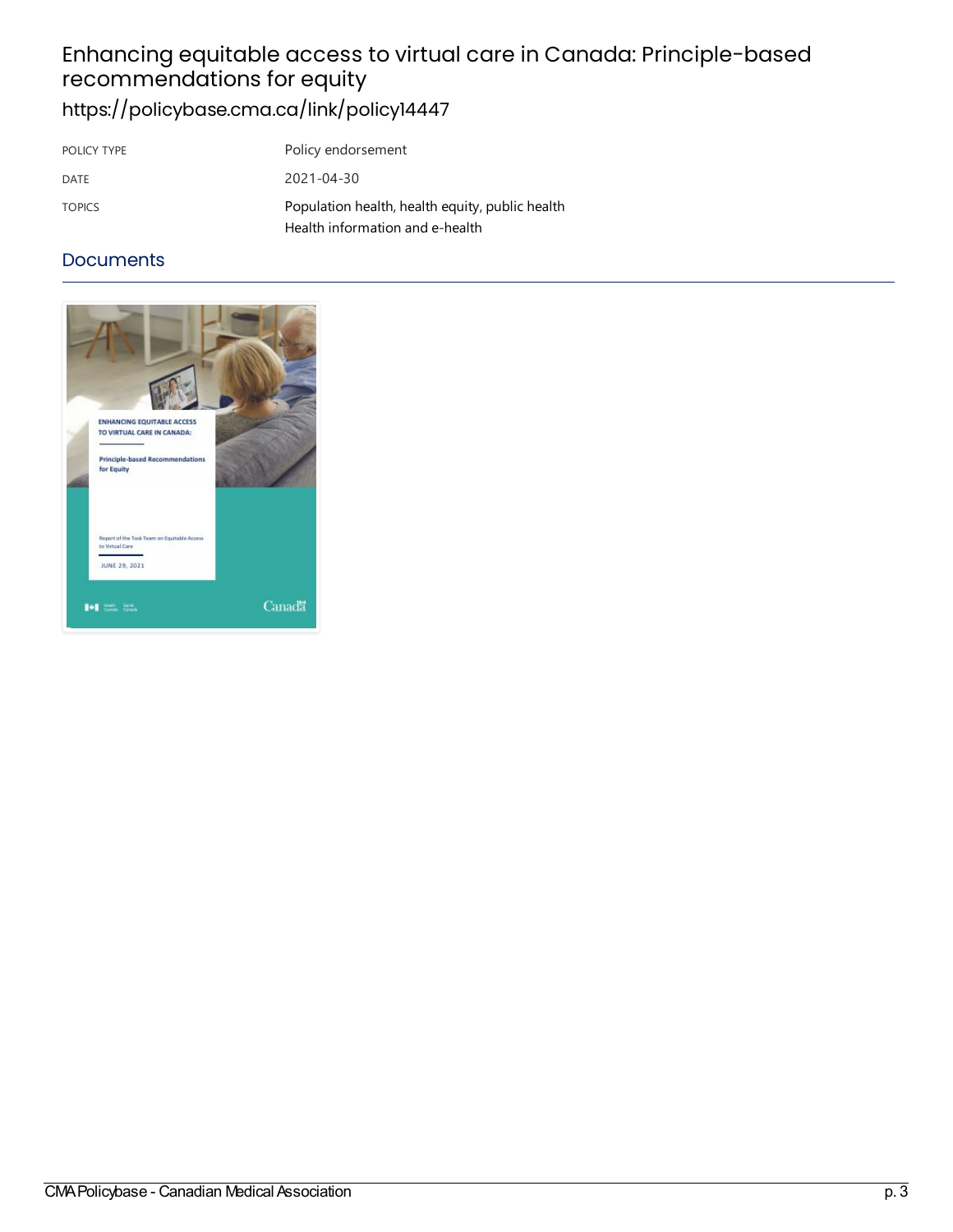## CMA Pre-budget Submission <https://policybase.cma.ca/link/policy14259>

| POLICY TYPE   | Parliamentary submission                                                                                     |
|---------------|--------------------------------------------------------------------------------------------------------------|
| <b>DATE</b>   | 2020-08-07                                                                                                   |
| <b>TOPICS</b> | Physician practice, compensation, forms<br>Health information and e-health<br>Health care and patient safety |
|               | Health systems, system funding and performance                                                               |

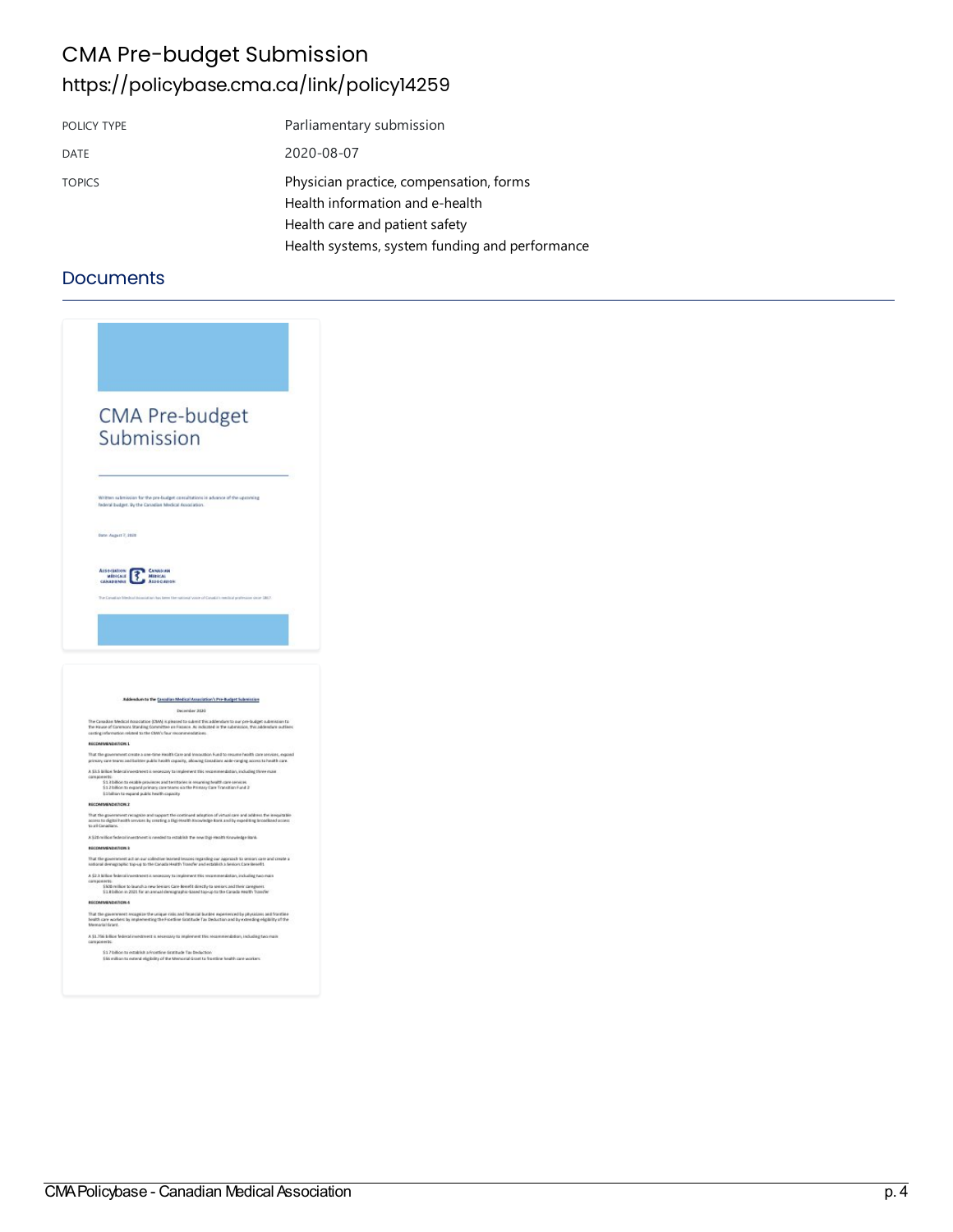## Guiding principles for the optimal use of data analytics by physicians at the point of care

## <https://policybase.cma.ca/link/policy11812>

| POLICY TYPE          | Policy document                 |
|----------------------|---------------------------------|
| <b>LAST REVIEWED</b> | 2020-02-29                      |
| DATE                 | 2016-02-27                      |
| <b>TOPICS</b>        | Health information and e-health |

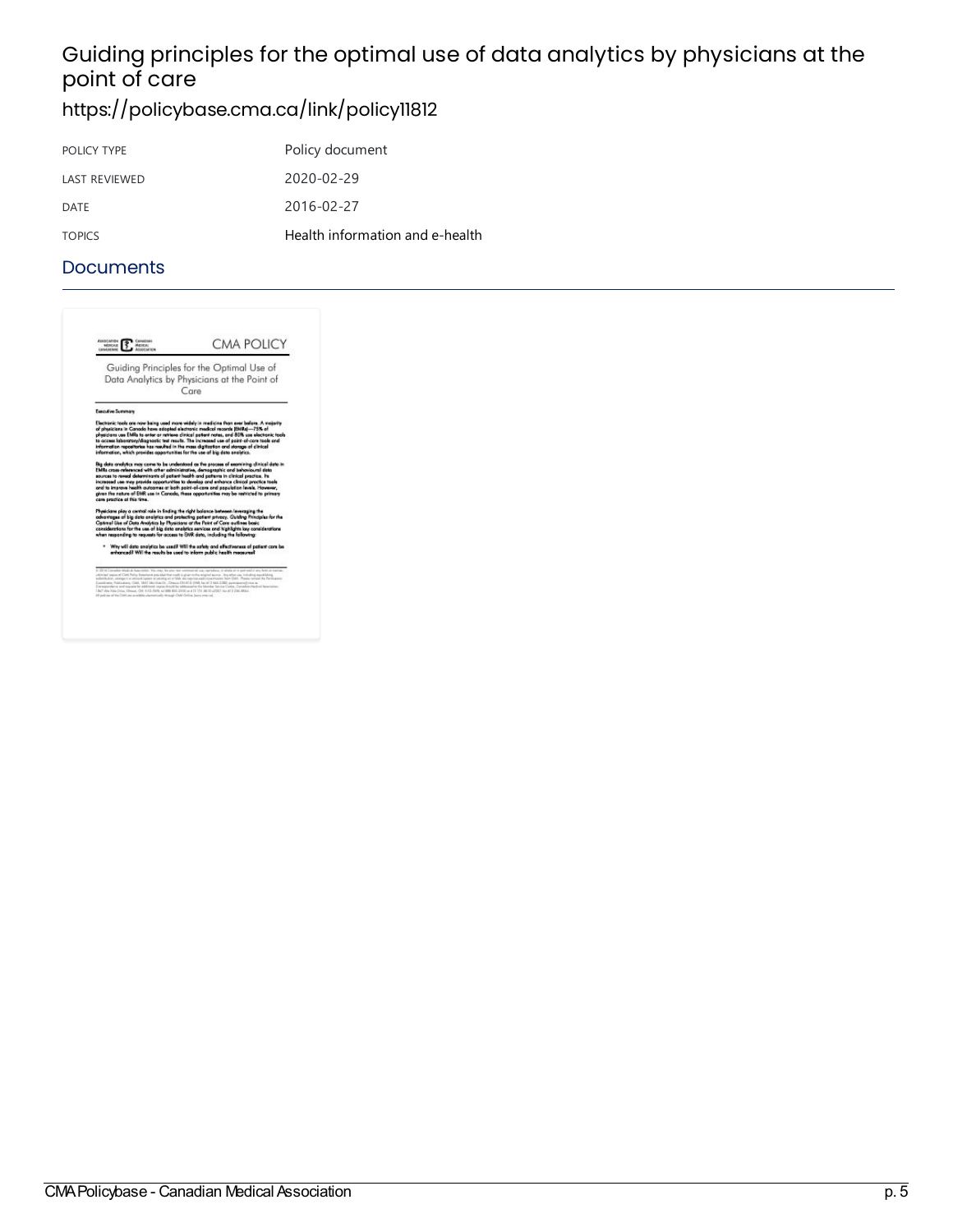## Report of the Virtual Care Task Force <https://policybase.cma.ca/link/policy14440>

POLICY TYPE Policy endorsement

DATE 2020-02-29 TOPICS Health [information](https://policybase.cma.ca/list?q=topic%253A%2522Health%20information%20and%20e-health%2522&p=1&ps=&sort=title_sort%20asc) and e-health

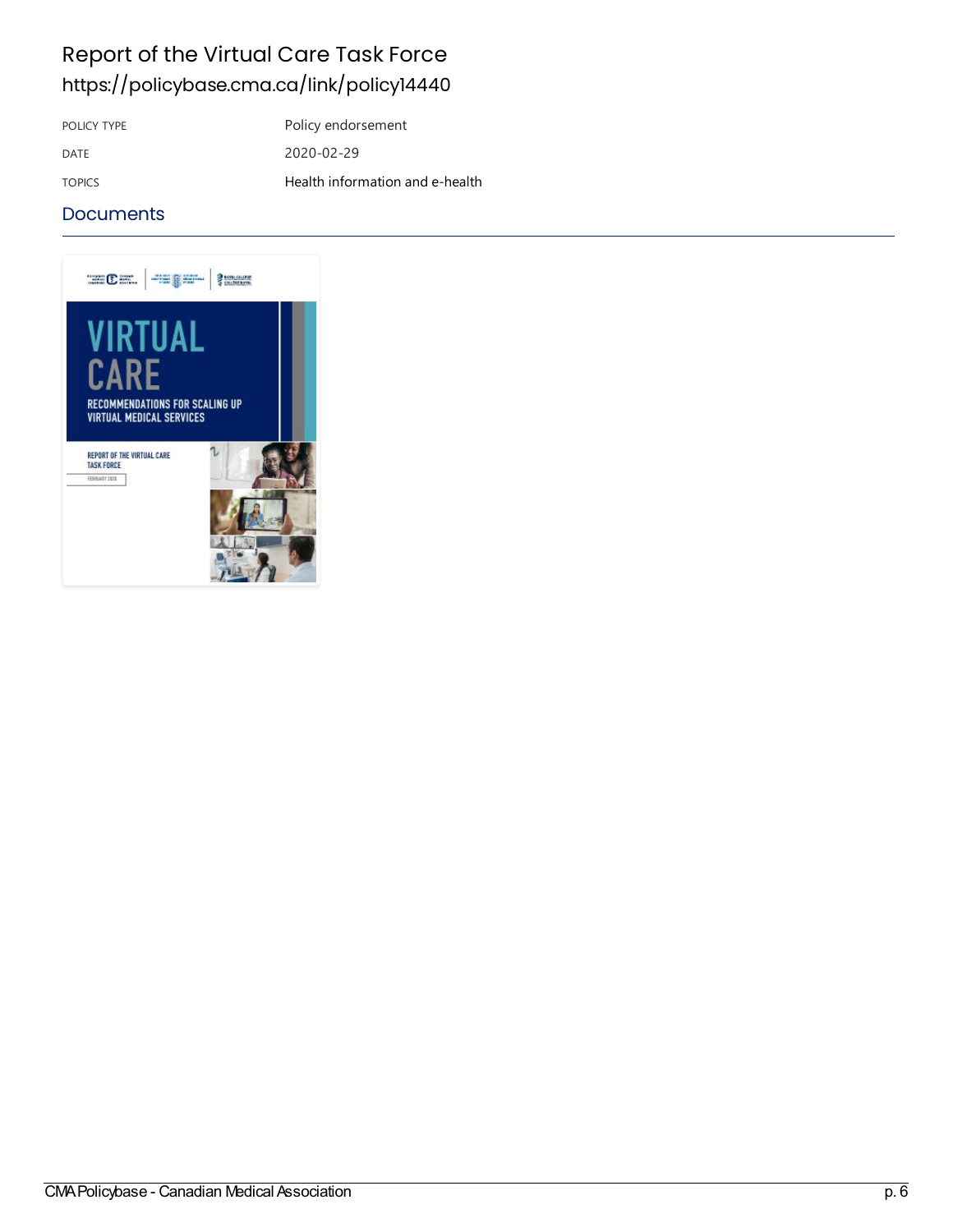## Principles concerning physician information <https://policybase.cma.ca/link/policy208>

| POLICY TYPE          | Policy document                                                       |
|----------------------|-----------------------------------------------------------------------|
| <b>LAST REVIEWED</b> | 2019-03-03                                                            |
| <b>DATE</b>          | 2002-06-02                                                            |
| <b>TOPICS</b>        | Health information and e-health<br>Ethics and medical professionalism |

### **Documents**

| <b>CMA POLICY</b><br>PRINCIPLES CONCERNING PHYSICIAN INFORMATION<br><b>The Community of Second</b> |  |
|----------------------------------------------------------------------------------------------------|--|
|                                                                                                    |  |
|                                                                                                    |  |

## Putting Patients First : Comments on Bill C 6 (Personal Information Protection and Electronic Documents Act) : Submission to the Senate Standing Committee on Social Affairs, Science and Technology

<https://policybase.cma.ca/link/policy1979>

| POLICY TYPE   | Parliamentary submission                                                                                |
|---------------|---------------------------------------------------------------------------------------------------------|
| LAST REVIEWED | 2019-03-03                                                                                              |
| DATE          | 1999-11-25                                                                                              |
| <b>TOPICS</b> | Ethics and medical professionalism<br>Health care and patient safety<br>Health information and e-health |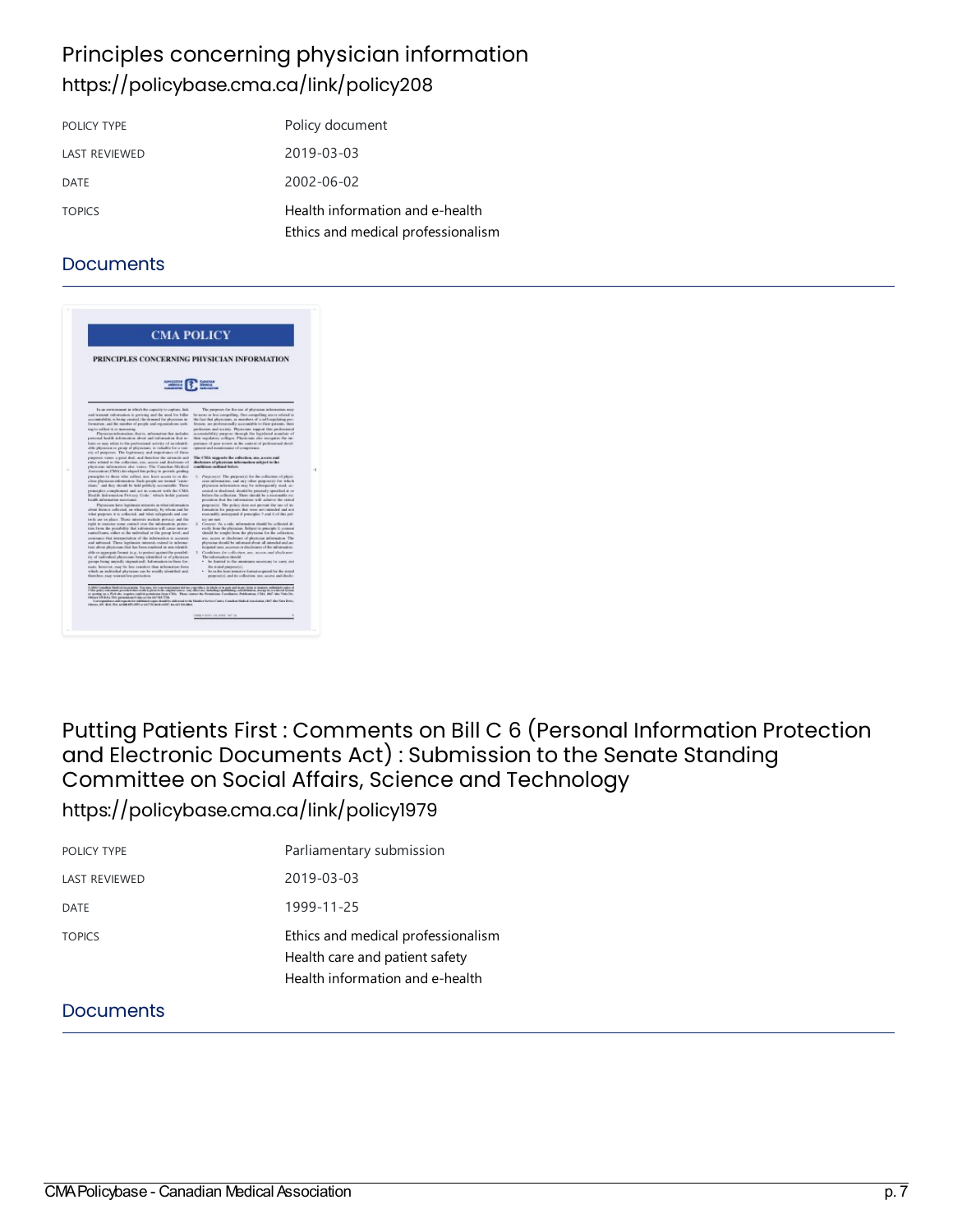| ASSOCIATION<br>CANADIAN<br>Miriscal<br>NITECALE<br>ASSOCIATION                         | BRIEF                                                                                                                                                                                                                                                                                                                                                                                                                                                                                                                                                                                                                                                                                                                                                                                                                                                 |
|----------------------------------------------------------------------------------------|-------------------------------------------------------------------------------------------------------------------------------------------------------------------------------------------------------------------------------------------------------------------------------------------------------------------------------------------------------------------------------------------------------------------------------------------------------------------------------------------------------------------------------------------------------------------------------------------------------------------------------------------------------------------------------------------------------------------------------------------------------------------------------------------------------------------------------------------------------|
| in mon<br>MOLTO REEL - 1 830 787 9722<br>FasTillo, 1973 771 771 - americana            | MÉMOIRE                                                                                                                                                                                                                                                                                                                                                                                                                                                                                                                                                                                                                                                                                                                                                                                                                                               |
|                                                                                        |                                                                                                                                                                                                                                                                                                                                                                                                                                                                                                                                                                                                                                                                                                                                                                                                                                                       |
|                                                                                        | "Putting Patients First"                                                                                                                                                                                                                                                                                                                                                                                                                                                                                                                                                                                                                                                                                                                                                                                                                              |
|                                                                                        | <b>Comments on Bill C-6</b>                                                                                                                                                                                                                                                                                                                                                                                                                                                                                                                                                                                                                                                                                                                                                                                                                           |
|                                                                                        | (Personal Information Protection and Electronic Documents Act)                                                                                                                                                                                                                                                                                                                                                                                                                                                                                                                                                                                                                                                                                                                                                                                        |
|                                                                                        | <b>Submission to the Senate Standing Committee</b><br>on Social Affairs, Science and Technology                                                                                                                                                                                                                                                                                                                                                                                                                                                                                                                                                                                                                                                                                                                                                       |
|                                                                                        | Nov. 25 1999<br>Ottawa, Outario                                                                                                                                                                                                                                                                                                                                                                                                                                                                                                                                                                                                                                                                                                                                                                                                                       |
|                                                                                        | For further information, contact<br>CMA's Public Affairs Discusses: 1880 267-9703                                                                                                                                                                                                                                                                                                                                                                                                                                                                                                                                                                                                                                                                                                                                                                     |
|                                                                                        |                                                                                                                                                                                                                                                                                                                                                                                                                                                                                                                                                                                                                                                                                                                                                                                                                                                       |
|                                                                                        |                                                                                                                                                                                                                                                                                                                                                                                                                                                                                                                                                                                                                                                                                                                                                                                                                                                       |
| "Putting Patients First"                                                               |                                                                                                                                                                                                                                                                                                                                                                                                                                                                                                                                                                                                                                                                                                                                                                                                                                                       |
| Comments on Bill C-6<br>(Personal Information Protection and Electronic Decuments Act) |                                                                                                                                                                                                                                                                                                                                                                                                                                                                                                                                                                                                                                                                                                                                                                                                                                                       |
| Technology                                                                             | Submission to the Sonate Standing Committee on Social Affairs, Science and                                                                                                                                                                                                                                                                                                                                                                                                                                                                                                                                                                                                                                                                                                                                                                            |
| Nav. 25 1996                                                                           |                                                                                                                                                                                                                                                                                                                                                                                                                                                                                                                                                                                                                                                                                                                                                                                                                                                       |
| <b>Executive Summary</b>                                                               |                                                                                                                                                                                                                                                                                                                                                                                                                                                                                                                                                                                                                                                                                                                                                                                                                                                       |
| the confidentiality of medical records are adoptately protested.                       | CMA commends the federal government for taking this important first step that begins the<br>debate on privacy and the pretection of personal information. The issues are complex and<br>the interests at stake significant. CMA welcomes the opportunity to provide comments on<br>ira complex and<br>BHC-6 and hopes that its lapar will strangthen the Bill by assuring that patient privacy and                                                                                                                                                                                                                                                                                                                                                                                                                                                    |
|                                                                                        | CMA's chief concern with Bill C-6 is the inadequacy of its provisions to protect the right of<br>privacy of patients and the confidentiality of their boath information. The right of privacy<br>encompasses both the right to keep information about eurosives to standious if we so choose<br>and to exercise control ever what subsequently happens to information we confide in trast<br>for the perpose of receiving bealth case. In recent years, this right, and the ability of<br>physicians to guarantee meaningful confidentiality, have becoming increasingly threatened.<br>in.<br>Wi                                                                                                                                                                                                                                                     |
| and without public knowledge or scrutiny.                                              | Computerization of health information facilitates easy traveler, deplication, linkage and<br>contralization of health information. Captured in electronic form, patient information is<br>potentially more coatled for the purpose of previding care. However, thus captured, it also<br>becomes much more valuable and technically accessible to various fitted parks: $-$ private and public, geometrical and communical $-$ with the state of the state of the state of the state of the state of the state of the<br>health information, referred to by some commentators as 'data leaf', is growing, partly as a consequence of "information bangry" policy temperature in partly as a<br>consequence of "information bangry" policy temperature and<br>is used for another, often without consume or aven knowledge of the individual concerned |
|                                                                                        | Furthermore, initiatives concerning health information technology tend to be dominated by the continuous to this information for each other purposes. From this property, the prior property of the property of the property<br>to move father into the information age there is some danger that we will become so spell-<br>bound by the promise of information contralization and database linkages that we lose sight                                                                                                                                                                                                                                                                                                                                                                                                                             |

 $\label{eq:1} \begin{minipage}{0.9\linewidth} \textbf{EIC} & \textbf{0} & \textbf{0} & \textbf{0} & \textbf{0} & \textbf{0} & \textbf{0} & \textbf{0} & \textbf{0} & \textbf{0} & \textbf{0} & \textbf{0} & \textbf{0} & \textbf{0} & \textbf{0} & \textbf{0} & \textbf{0} & \textbf{0} & \textbf{0} & \textbf{0} & \textbf{0} & \textbf{0} & \textbf{0} & \textbf{0} & \textbf{0} & \textbf{0} & \textbf{0} & \textbf{0} & \textbf$ 

n <u>c</u> ern

s : C o m m e nts o n

Bill C

5 4  $\overline{\phantom{a}}$ P ers o n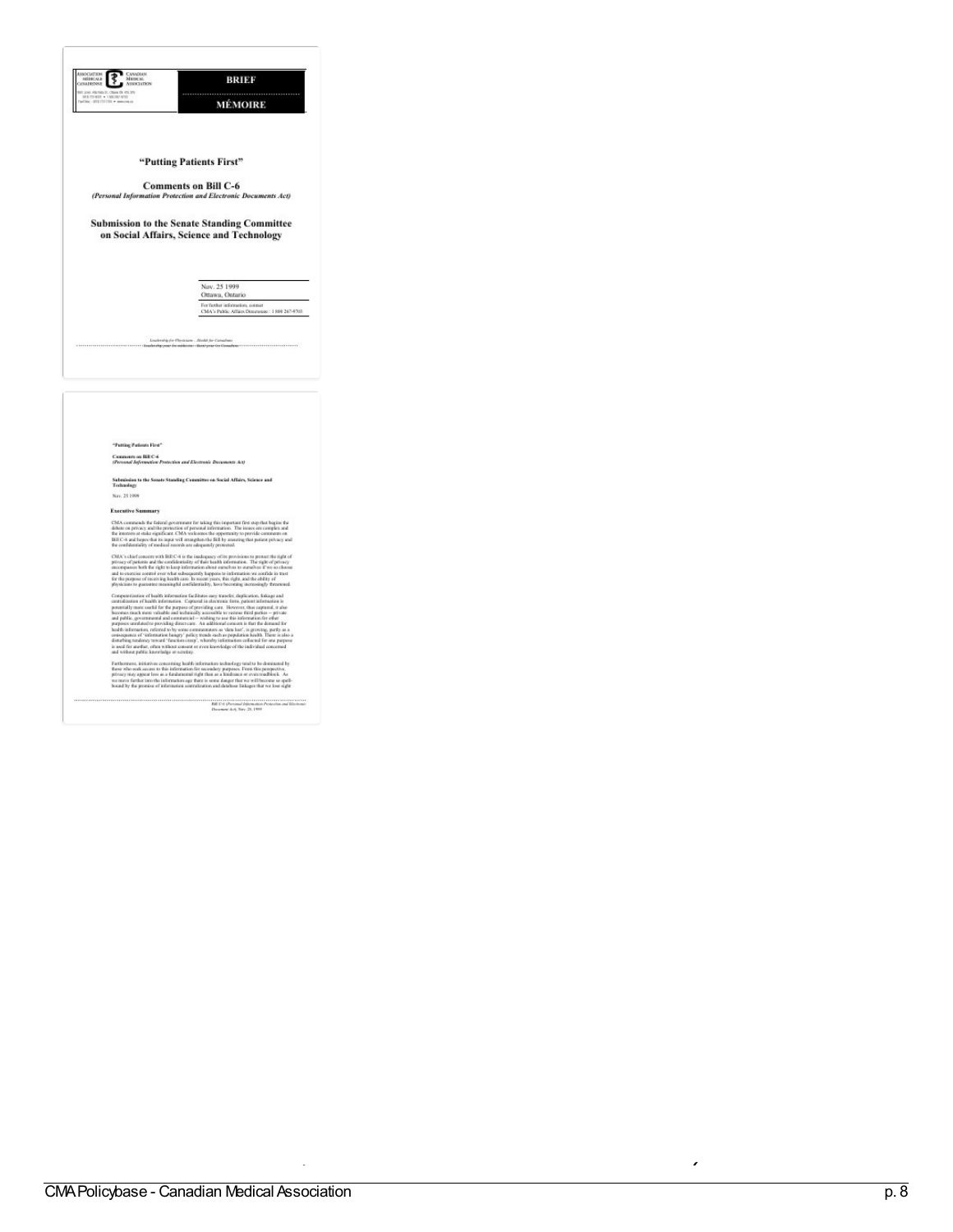### Listening to our Patient's Concerns : Comments on Bill C 54 (Personal Information Protection and Electronic Document Act) : Submission to the House of Commons Standing Committee on Industry <https://policybase.cma.ca/link/policy1980>

| POLICY TYPE   | Parliamentary submission                                                                                |
|---------------|---------------------------------------------------------------------------------------------------------|
| LAST REVIEWED | 2019-03-03                                                                                              |
| <b>DATE</b>   | 1999-03-18                                                                                              |
| <b>TOPICS</b> | Health care and patient safety<br>Health information and e-health<br>Ethics and medical professionalism |

| <b>OCMERIS</b><br>MITREALE<br>CONMISSION<br>MEDICAL<br>ASSOCIATION<br>₹<br><b>HANT</b>                         | Brief                                                                                                                                                                                                                                                                                                                                                                                                                                                                                                                                                                                                                                                                                                                                                                                                                                 |
|----------------------------------------------------------------------------------------------------------------|---------------------------------------------------------------------------------------------------------------------------------------------------------------------------------------------------------------------------------------------------------------------------------------------------------------------------------------------------------------------------------------------------------------------------------------------------------------------------------------------------------------------------------------------------------------------------------------------------------------------------------------------------------------------------------------------------------------------------------------------------------------------------------------------------------------------------------------|
| Si provi em Hencle Jóthan DV en 2016<br>Intel ren 900 - 4 1 minuter 9000<br>Artiko - Jesti cirkitén - samonnoù | .                                                                                                                                                                                                                                                                                                                                                                                                                                                                                                                                                                                                                                                                                                                                                                                                                                     |
|                                                                                                                | <b>MÉMOIRE</b>                                                                                                                                                                                                                                                                                                                                                                                                                                                                                                                                                                                                                                                                                                                                                                                                                        |
|                                                                                                                |                                                                                                                                                                                                                                                                                                                                                                                                                                                                                                                                                                                                                                                                                                                                                                                                                                       |
|                                                                                                                | "Listening to our Patient's Concerns"                                                                                                                                                                                                                                                                                                                                                                                                                                                                                                                                                                                                                                                                                                                                                                                                 |
|                                                                                                                | <b>Comments on Bill C-54</b><br>(Personal Information Protection and Electronic Document Act)                                                                                                                                                                                                                                                                                                                                                                                                                                                                                                                                                                                                                                                                                                                                         |
|                                                                                                                |                                                                                                                                                                                                                                                                                                                                                                                                                                                                                                                                                                                                                                                                                                                                                                                                                                       |
|                                                                                                                | <b>Submission to the House of Commons</b><br><b>Standing Committee on Industry</b>                                                                                                                                                                                                                                                                                                                                                                                                                                                                                                                                                                                                                                                                                                                                                    |
|                                                                                                                | March 18, 1999                                                                                                                                                                                                                                                                                                                                                                                                                                                                                                                                                                                                                                                                                                                                                                                                                        |
|                                                                                                                | Ottawa, Ontario                                                                                                                                                                                                                                                                                                                                                                                                                                                                                                                                                                                                                                                                                                                                                                                                                       |
|                                                                                                                | For further information, contact<br>CMA's Public Affairs Discounts: 1 800 267-9703                                                                                                                                                                                                                                                                                                                                                                                                                                                                                                                                                                                                                                                                                                                                                    |
|                                                                                                                |                                                                                                                                                                                                                                                                                                                                                                                                                                                                                                                                                                                                                                                                                                                                                                                                                                       |
|                                                                                                                |                                                                                                                                                                                                                                                                                                                                                                                                                                                                                                                                                                                                                                                                                                                                                                                                                                       |
| "Listening to our Patient's Concorns"                                                                          |                                                                                                                                                                                                                                                                                                                                                                                                                                                                                                                                                                                                                                                                                                                                                                                                                                       |
| Communs on Bill C 54<br>(Personal Information Protection and Electronic Destaturar Act)                        |                                                                                                                                                                                                                                                                                                                                                                                                                                                                                                                                                                                                                                                                                                                                                                                                                                       |
| March 18, 1997                                                                                                 | Submission to the Heuse of Commons Standing Committee on Industry                                                                                                                                                                                                                                                                                                                                                                                                                                                                                                                                                                                                                                                                                                                                                                     |
| Executive Summary                                                                                              |                                                                                                                                                                                                                                                                                                                                                                                                                                                                                                                                                                                                                                                                                                                                                                                                                                       |
|                                                                                                                | Over the last year, CMA has become increasingly concerned that debate on the issues concerning beakle information have been framed in terms of access to information with<br>an attendant crossien of privacy and confidentiality. This one-sided approach comes at a                                                                                                                                                                                                                                                                                                                                                                                                                                                                                                                                                                 |
|                                                                                                                | tine of expension in our capacity to collect, store, marge, transfer and access<br>information, coupled with meads both in the basic<br>is care such gaustnify related to the use of information. To address those concerns and to means that privacy and<br>$\cdots$                                                                                                                                                                                                                                                                                                                                                                                                                                                                                                                                                                 |
|                                                                                                                | confidentiality in the medical context are valued, premeted and preserved, CMA<br>developed and adopted a Health Information Privacy Code. This Code should form the<br>basis of all legislation governing the collection, use and disclosure of health information.                                                                                                                                                                                                                                                                                                                                                                                                                                                                                                                                                                  |
| distinct rules.                                                                                                | Health information is special by its nature. Redes relating to health information of<br>of basich cars to be very different from that of commerce and consequently requiring                                                                                                                                                                                                                                                                                                                                                                                                                                                                                                                                                                                                                                                          |
| <br>right to consumt to such use.                                                                              | calth information use must, in all but exceptional and justifiable circumstances, ocean<br>only under the strict countel of the patient. The patient must be able to counties control through reduntary, informed consent. Bill C-54 permits the collection, use and disclosure<br>of information without knowledge or consent on grounds such as expediency.<br>is uncertainty, public good, consumit, officials investigation, biotonic importance and artistic practical transformation according to the overlaint of the system of properties. The scheme is seen general, is uncertainty<br>physicians - a trust that is concertal to parlorse ' will ingeness to provide the complete<br>information membel to provide them with care. Memorem, distinctions must be made<br>between a parliam's right to know what can or must |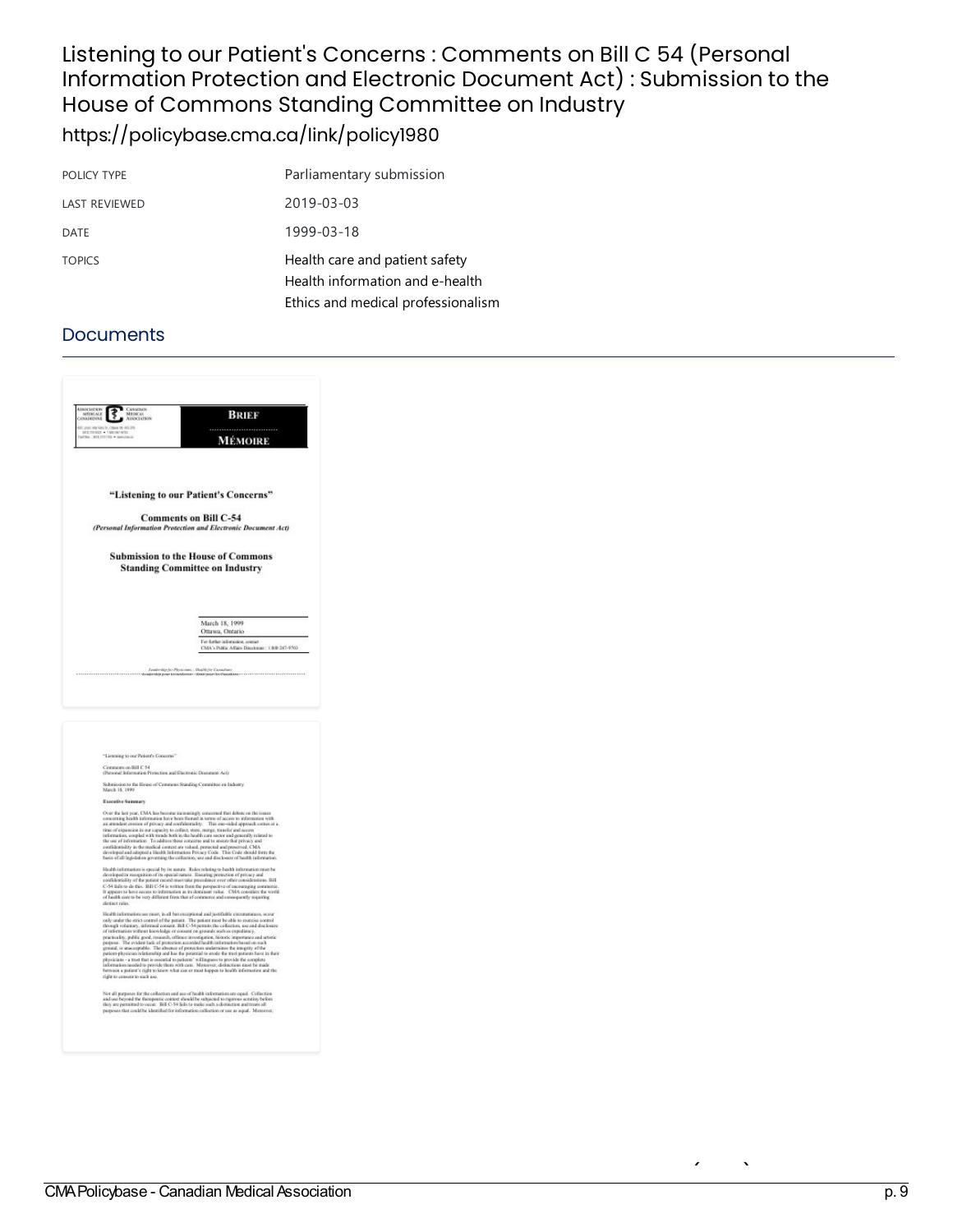# Guiding Principles for Physician Electronic Medical Records (EMR) Adoption in **Ambulatory Clinical Practice**

## <https://policybase.cma.ca/link/policy9117>

| POLICY TYPE          | Policy document                 |
|----------------------|---------------------------------|
| <b>LAST REVIEWED</b> | 2019-03-03                      |
| DATE                 | 2008-02-23                      |
| <b>TOPICS</b>        | Health information and e-health |

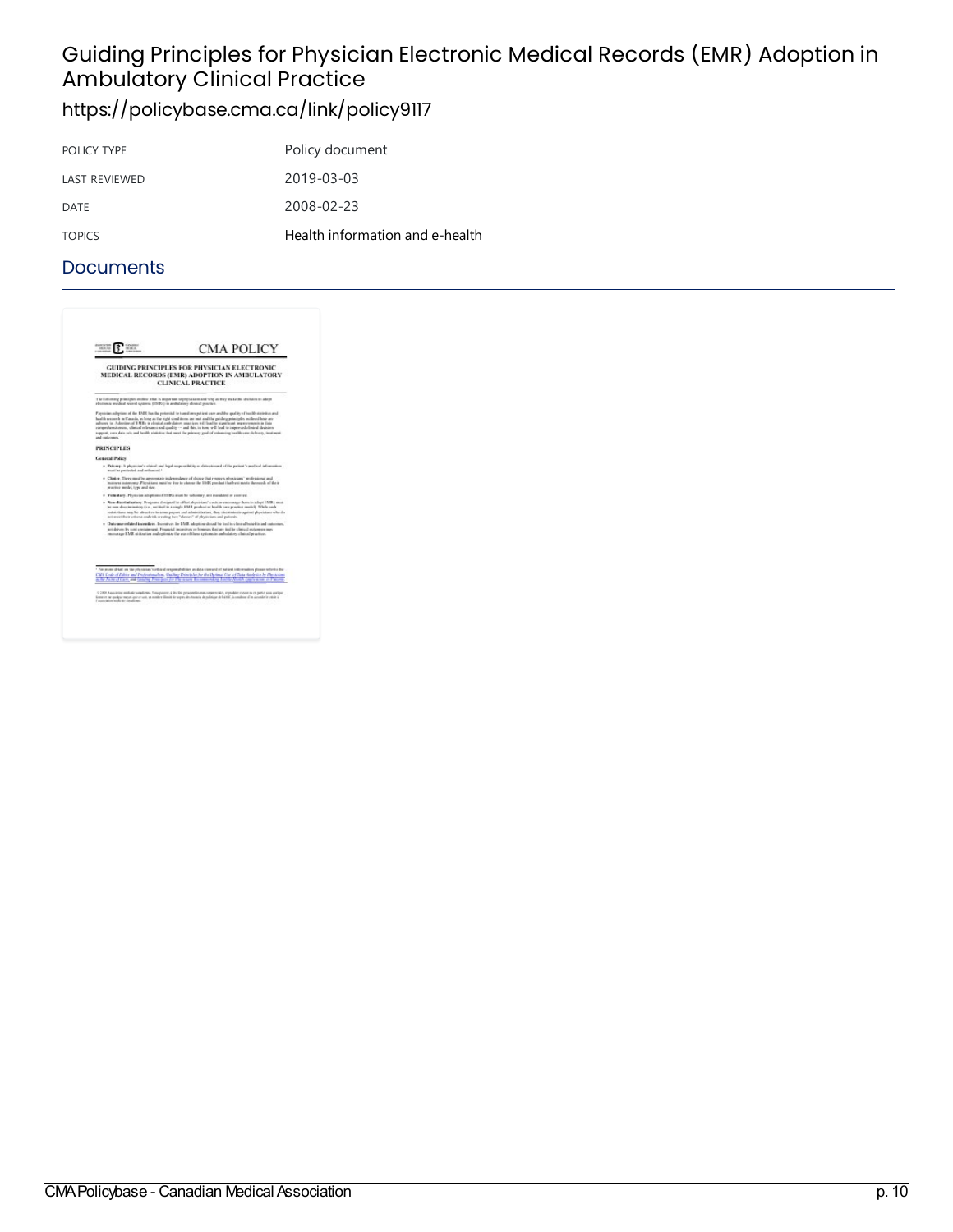### Vision for e-Prescribing: a joint statement by the Canadian Medical Association and the Canadian Pharmacists Association <https://policybase.cma.ca/link/policy10670>

| POLICY TYPE   | Policy document                                                                  |
|---------------|----------------------------------------------------------------------------------|
| LAST REVIEWED | 2019-03-03                                                                       |
| DATE          | 2012-12-08                                                                       |
| <b>TOPICS</b> | Health information and e-health<br>Pharmaceuticals, prescribing, cannabis, drugs |

| <b>Association</b><br>Canaguan<br>MORAIL<br><b>Matrix</b><br><b>EXHAUSTING</b><br><b>ASSOCIATION</b>                                                                                                                                                                                                                                                                                                                                                                                                                                                                                                                                                                                                                                                                                                                                           | <b>CMA POLICY</b>                                                                                                                                                                                                                                                                                                                                                                                                                                                                                                                                                                                                                                                                                                                                                                                                                                                                                                                                                                                                                                              |  |
|------------------------------------------------------------------------------------------------------------------------------------------------------------------------------------------------------------------------------------------------------------------------------------------------------------------------------------------------------------------------------------------------------------------------------------------------------------------------------------------------------------------------------------------------------------------------------------------------------------------------------------------------------------------------------------------------------------------------------------------------------------------------------------------------------------------------------------------------|----------------------------------------------------------------------------------------------------------------------------------------------------------------------------------------------------------------------------------------------------------------------------------------------------------------------------------------------------------------------------------------------------------------------------------------------------------------------------------------------------------------------------------------------------------------------------------------------------------------------------------------------------------------------------------------------------------------------------------------------------------------------------------------------------------------------------------------------------------------------------------------------------------------------------------------------------------------------------------------------------------------------------------------------------------------|--|
| Vision for e-Prescribing: a joint statement by the<br><b>Canadian Medical Association and the</b><br><b>Canadian Pharmacists Association</b>                                                                                                                                                                                                                                                                                                                                                                                                                                                                                                                                                                                                                                                                                                   |                                                                                                                                                                                                                                                                                                                                                                                                                                                                                                                                                                                                                                                                                                                                                                                                                                                                                                                                                                                                                                                                |  |
| its 2015, e-prescribing will be the means by<br>which are cristions are constated for<br>Canadians.<br>Definition<br>a-Passcalling is the secure electronic causion and<br>transmission of a projectipliers between an<br>authorized passenibar and a patient's pharmasy of<br>choice, using clinical Electronic Medical Record<br>(EMR) and phormasy assuggerant software.<br>Reskanceed<br>Health Information Technology (HIT) is an<br>making to supercet clinicians in the delivery of<br>lealth case survices to pidents. The Canadian<br>Medical Association (CMA) and the Canadian<br>Playmanists Association (CPM) each have<br>identified e-prescribing as a key tool to deliver<br>botter value to parisons. The integration of HIT<br>into chinics and box30s care facilities where-<br>physicians and pharmacids provide care is a | As part effectionship Care Transformation<br>initiation, that CMA highlighted the need to<br>accelerate the instrukturion of a presentiting in-<br>Canada to rasks it the main method of promything.<br>In its palier, an entimal proceeding the CMA.<br>noted that you of the key olympic was the<br>introduction of slucturaic preceding. The CP&4,<br>as part of its Elegeniat for Pharmacy<br>Implementation Plan, highlights information and<br>communication technology, which includes a-<br>prescribing, as one of five principy areas.<br>We applaud the ougoing efforts of Canada Health<br>Informe, provinces and territories to ostablish<br>Day Information Systems (DIS) and the<br>supporting infrastructure to cautiful proversibility.<br>To use governments to maintain a prescribing as<br>a priscipy and take additional monetrys to<br>accelerate their investments in this area.<br>It is out joint position that a -prescribing will<br>ingerone patient cure and safety. a-Prescribing.<br>when integrated with DBI, supports enhanced |  |
| pricelty for both associations .<br>Realth Case Transformation in Canada, Canadian<br>Medical Accountine, June 2008; Bloomini for<br>Fluence Inglywooden Flat Canadas Parmaces.<br>Announciation, Reprisember 2009                                                                                                                                                                                                                                                                                                                                                                                                                                                                                                                                                                                                                             | chinical decision-making, prescribing and<br>medication numerousnet, and integrates additional<br>information available at the point of care into the<br>classed workflow.                                                                                                                                                                                                                                                                                                                                                                                                                                                                                                                                                                                                                                                                                                                                                                                                                                                                                     |  |
| 1-26' > Funding Modeal Association. You may, for past two constanted acc reproduct, in while at is par and/or sty time at means to<br>admited open of NAA Police Kacmann presided that result is given to the prighted goine. Any other may including expedited ing.<br>solutificates, energy to construit spaces or putting as a Richale register reglia transmission from CMA. Photocolonical the Periodistics<br>Combane Publication, CMA, 1807 and Vice 38, One a OCO C C PUB she (ET BEC/MA permanent) area as<br>1467 Also Vice-Select Greens, 406 \$100 KWIs ad mot A14, 2001 and 11 Th Limited Clief - Ins 611 234, 684.<br>All printers of the Child are evaluate eincreasurily through Chile, their retreatments                                                                                                                     | Cartespondence and regions for additional aspire standards addressed to the Member Genite Canadian Medical Academists                                                                                                                                                                                                                                                                                                                                                                                                                                                                                                                                                                                                                                                                                                                                                                                                                                                                                                                                          |  |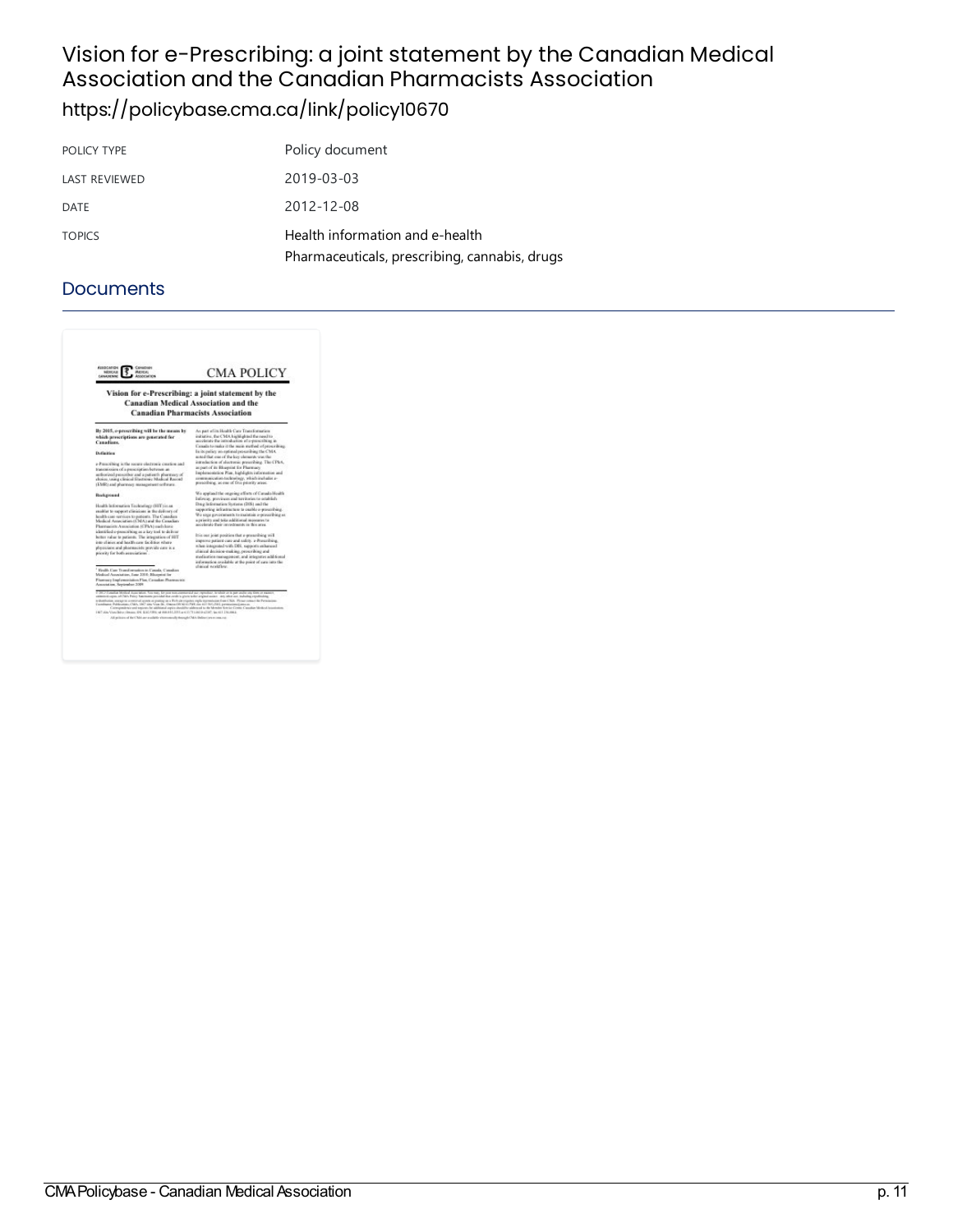## Best practices for smartphone and smart-device clinical photo taking and sharing

## <https://policybase.cma.ca/link/policy13860>

| POLICY TYPE   | Policy document                    |
|---------------|------------------------------------|
| DATE          | 2018-03-03                         |
| <b>TOPICS</b> | Health information and e-health    |
|               | Ethics and medical professionalism |

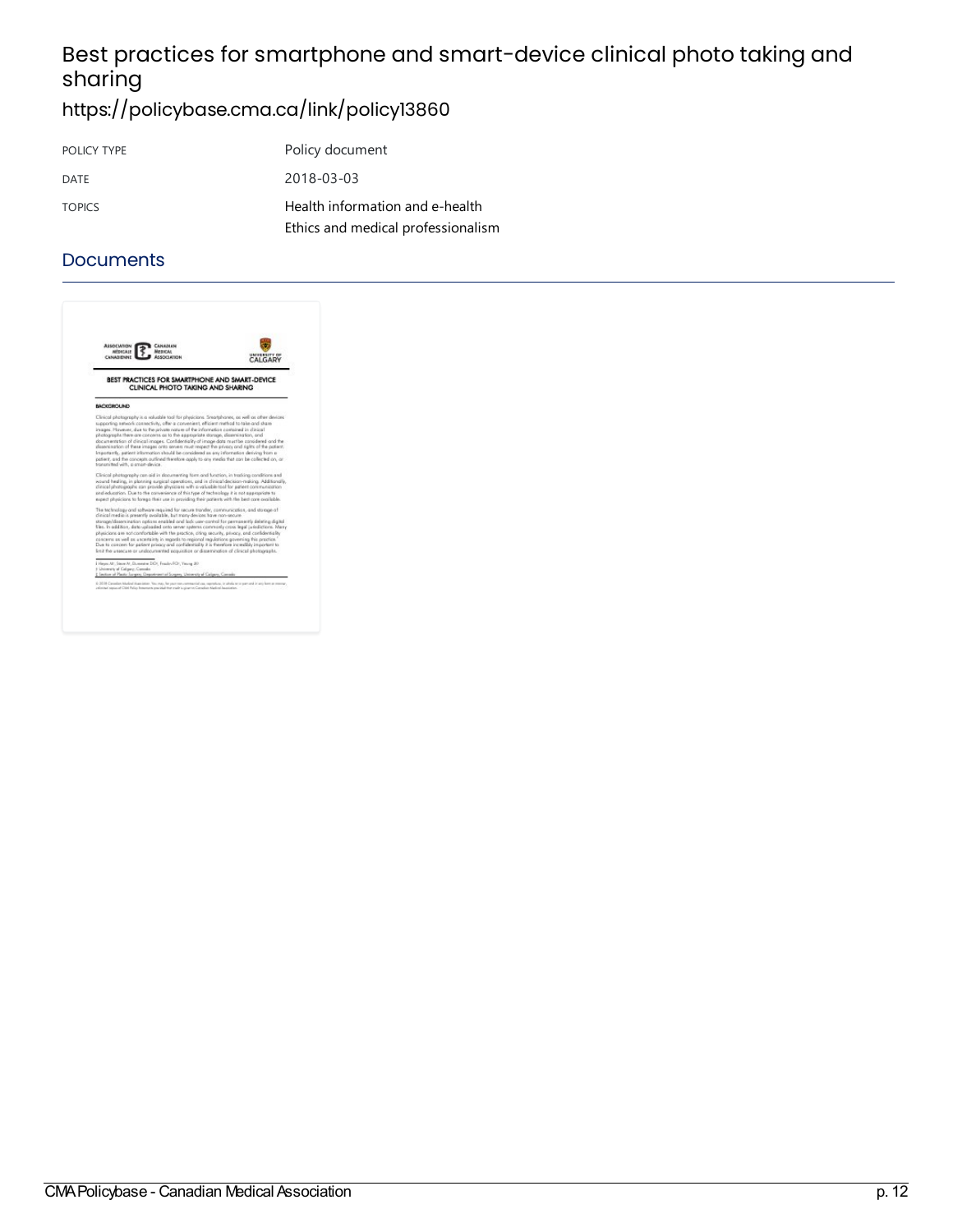## Principles for the protection of patient privacy <https://policybase.cma.ca/link/policy13833>

| POLICY TYPE   | Policy document                                                                |
|---------------|--------------------------------------------------------------------------------|
| DATE          | 2017-12-09                                                                     |
| REPLACES      | PD11-03 Principles for the Protection of Patients' Personal Health Information |
| <b>TOPICS</b> | Health information and e-health<br>Ethics and medical professionalism          |

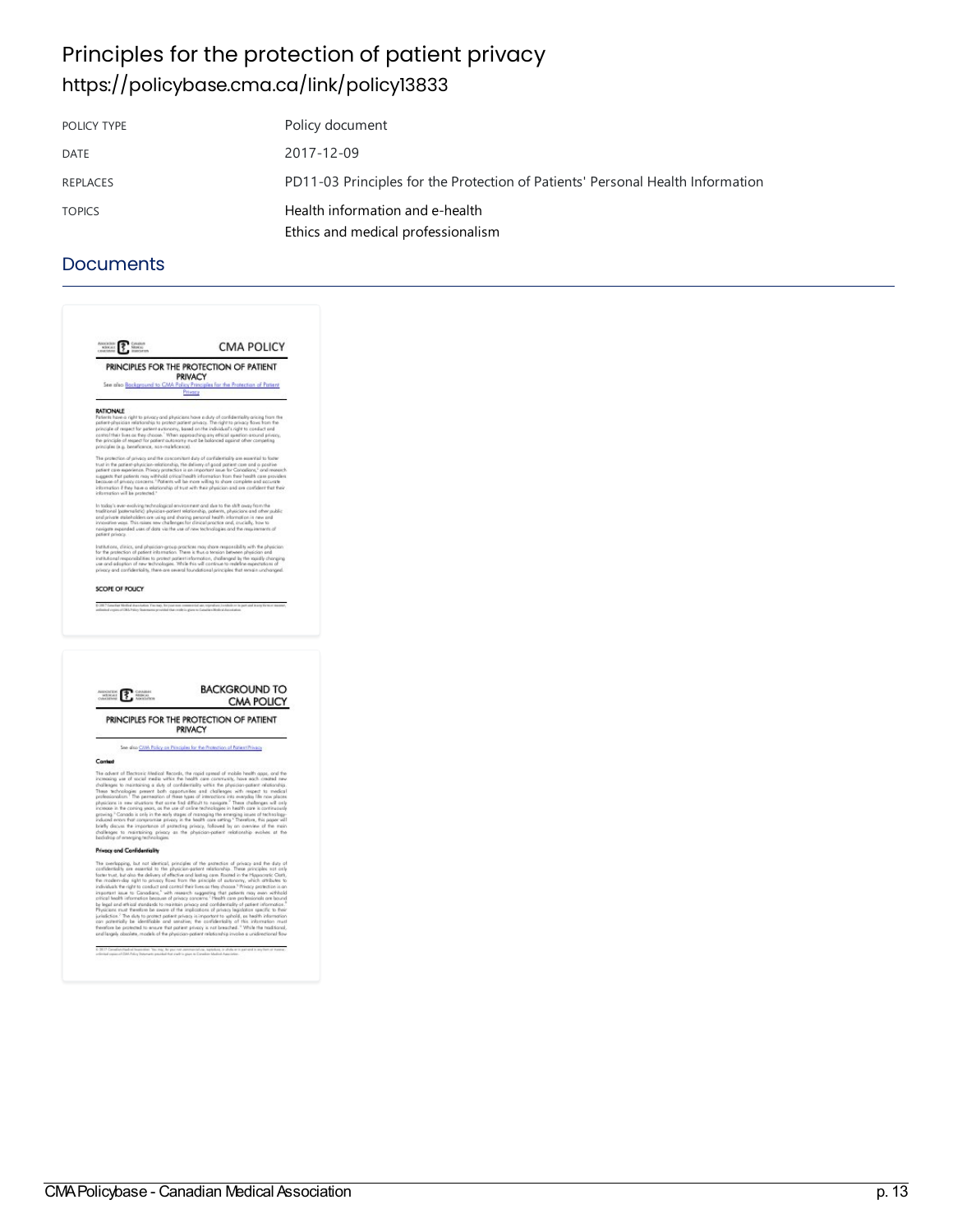## Guiding principles for physicians recommending mobile health applications to patients

<https://policybase.cma.ca/link/policy11521>

| POLICY TYPE   | Policy document                                                            |
|---------------|----------------------------------------------------------------------------|
| DATE          | 2015-05-30                                                                 |
| <b>TOPICS</b> | Health information and e-health<br>Physician practice, compensation, forms |

| GUIDING PRINCIPLES FOR PHYSICIANS<br>RECOMMENDING MOBILE HEALTH APPLICATIONS<br>TO PATIENTS                                                                                                                                                                                                                                                                                                                                                                                                                                                                                          |                                                                                                                                                                                                                                                                                                                                                                                                                                                                                                                                                                                                                                                                                                         |  |
|--------------------------------------------------------------------------------------------------------------------------------------------------------------------------------------------------------------------------------------------------------------------------------------------------------------------------------------------------------------------------------------------------------------------------------------------------------------------------------------------------------------------------------------------------------------------------------------|---------------------------------------------------------------------------------------------------------------------------------------------------------------------------------------------------------------------------------------------------------------------------------------------------------------------------------------------------------------------------------------------------------------------------------------------------------------------------------------------------------------------------------------------------------------------------------------------------------------------------------------------------------------------------------------------------------|--|
| This document is designed to provide basic information for physicians obout how to essess<br>a mobile health application for recommendation to a patient in the management of that<br>potent's hooth, health care, and health care information.<br>These guiding principles build on the Canadian Medical Association's (CMA) Physician<br>Guidelines for Chiline Communication with Potteria."                                                                                                                                                                                      |                                                                                                                                                                                                                                                                                                                                                                                                                                                                                                                                                                                                                                                                                                         |  |
| Background<br>· Mobile health agalications, distinct<br>from regulated medical devices; may<br>be defined as an application on a<br>mobile device that is intended for use<br>is the dispects of disease or other<br>conditions, or in the cure, initiation,<br>tischnest or areverfan of disease.<br>The functions of these ppplications<br>may include:<br>o. The ability to store and track<br>information about an<br>individual or group's health.<br>or the social determinants.<br>therach.<br>o Pariodic aducational<br>information, reminders, or<br>motivational quidance; | o GPS location information to<br>direct or glert potients;<br>o. Stonekodized checklists or<br>suettiannaires."<br>· Mobile health goal jostions can<br>enhance begith outcomes while<br>reitigating begith care page because<br>of their potential to improve a<br>potient's access to information and<br>cars providers. <sup>1</sup><br>. Wobile health applications are most<br>commonly used on a smart phone<br>and/ar tablet. Same may also<br>interface with readical devices.<br>. The use of mobile health.<br>applications reflects on energing<br>trand towards personalized medicine<br>and patient involvement in the<br>management of their health.<br>istorration, Br 2016, 142 million |  |